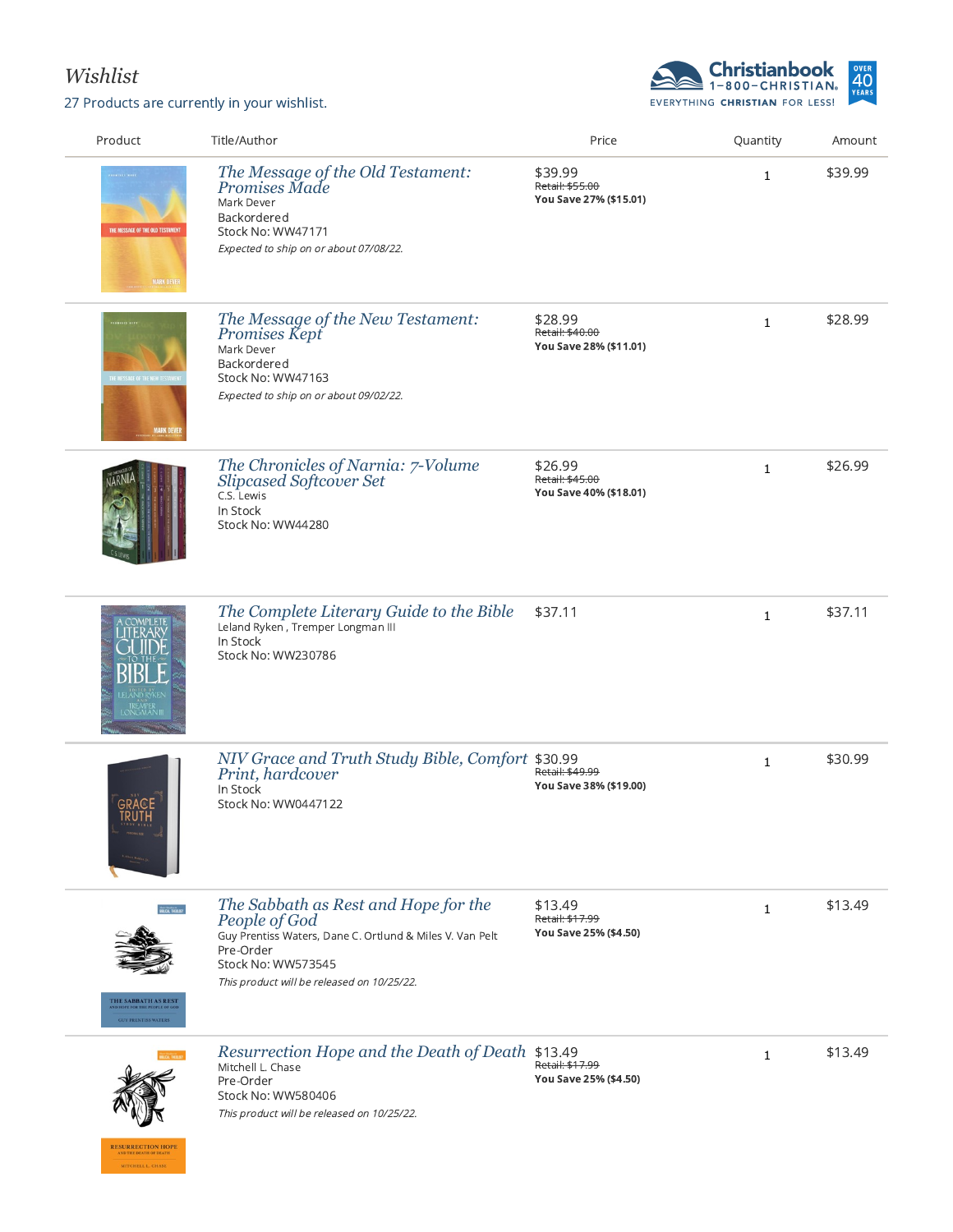|                                                                                                                                        | From Adam and Israel to the Church: A<br>Biblical Theology of the People of God<br>Benjamin L. Gladd<br>In Stock<br>Stock No: WW855438            | \$17.99<br>Retail: \$24.00<br>You Save 25% (\$6.01)  | $\mathbf{1}$ | \$17.99 |
|----------------------------------------------------------------------------------------------------------------------------------------|---------------------------------------------------------------------------------------------------------------------------------------------------|------------------------------------------------------|--------------|---------|
| G. K. BEALE  BENJAMIN L. GLADD<br>THE<br>STORY<br>$\sim$ $\sim$<br>RETOLD<br><b>ICAL THEOLOGICAL INTRODUCTION TO THE NEW TESTAMENT</b> | The Story Retold: A Biblical-Theological<br>Introduction to the New Testament<br>G.K. Beale, Benjamin L. Gladd<br>In Stock<br>Stock No: WW852660  | \$32.49<br>Retail: \$55.00<br>You Save 41% (\$22.51) | $\mathbf{1}$ | \$32.49 |
| THE<br>GOOD<br>SHEPHERD<br>KENNETH E. BAILEY                                                                                           | The Good Shepherd: A Thousand-Year<br>Journey from Psalm 23 to the New<br><b>Testament</b><br>Kenneth E. Bailey<br>In Stock<br>Stock No: WW840632 | \$21.99<br>Retail: \$30.00<br>You Save 27% (\$8.01)  | $\mathbf{1}$ | \$21.99 |
| $_{the}$<br><b>DISCIPLINE</b><br><b>GRACE</b><br><b>JERRY BRIDGES</b>                                                                  | The Discipline of Grace<br>Jerry Bridges<br>In Stock<br>Stock No: WW468728                                                                        | \$10.99<br>Retail: \$16.99<br>You Save 35% (\$6.00)  | $\mathbf{1}$ | \$10.99 |
| MICHAEL P. V. BARRETT<br>м<br><b>BEGINNING</b><br><b>AT MOSES</b>                                                                      | Beginning at Moses: A Guide to Finding<br>Christ in the Old Testament<br>Michael Barrett<br>In Stock<br>Stock No: WW786234                        | \$14.99<br>Retail: \$20.00<br>You Save 25% (\$5.01)  | $\mathbf{1}$ | \$14.99 |
| $W$ H $Y$<br>$L$ O $V$ $E$<br>$T$ $H$ $E$<br>APOSTLE<br>PAUL<br>JOHN PIPER                                                             | Why I Love the Apostle Paul<br>John Piper<br>In Stock<br>Stock No: WW565040                                                                       | \$10.99<br>Retail: \$14.99<br>You Save 27% (\$4.00)  | $\mathbf{1}$ | \$10.99 |
| <b>WHAT</b><br>IS<br>SAVING<br>FAITH?                                                                                                  | What Is Saving Faith?: Reflections on<br>Receiving Christ as a Treasure<br>John Piper<br>In Stock<br>Stock No: WW578366                           | \$21.99<br>Retail: \$34.99<br>You Save 37% (\$13.00) | $\mathbf{1}$ | \$21.99 |
|                                                                                                                                        | This Momentary Marriage: A Parable of<br>Permanence                                                                                               | \$11.99<br>Retail: \$15.99                           | 1            | \$11.99 |

You Save 25% (\$4.00)

John Piper In Stock

Stock No: WW531118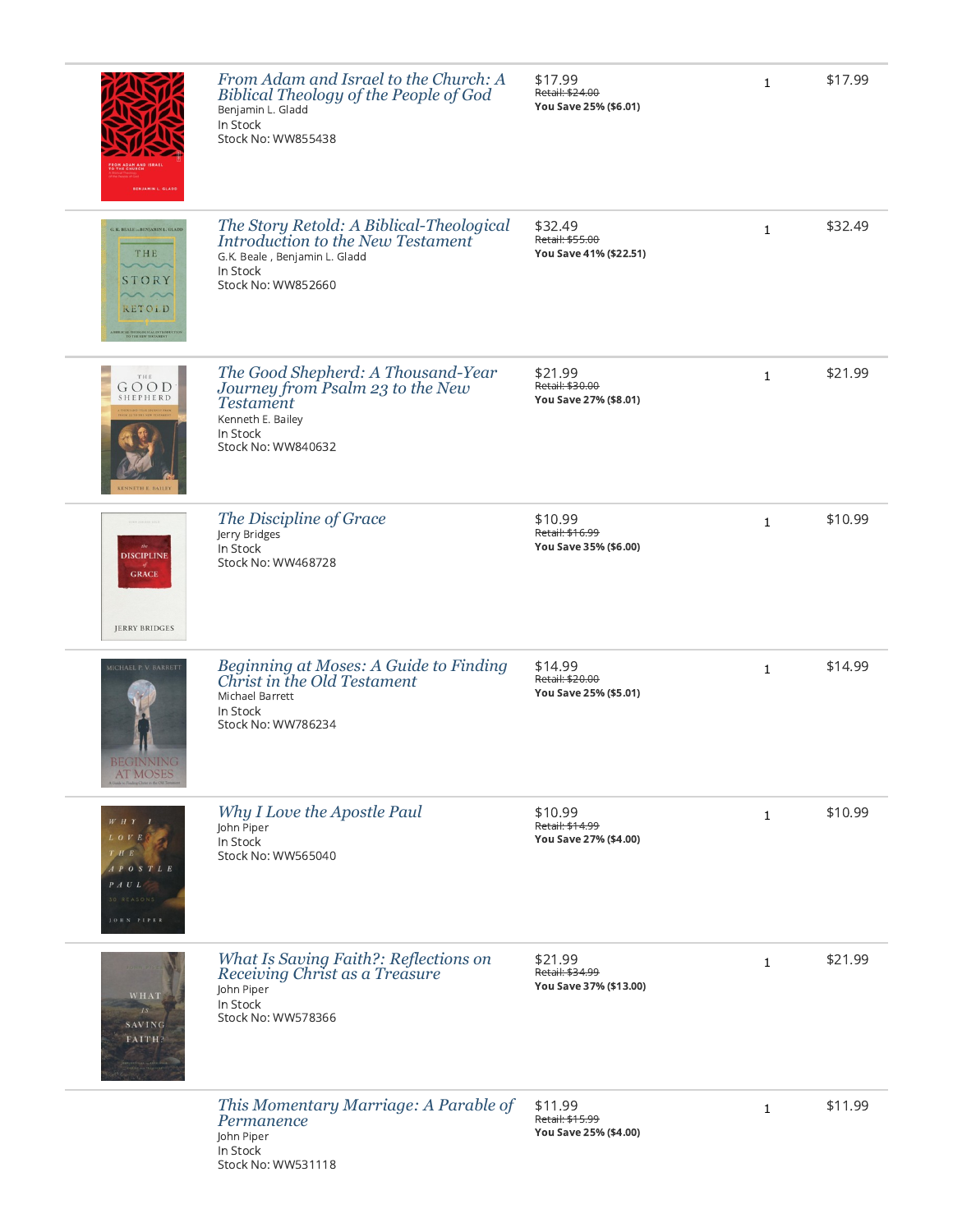

| <b>HE COVENANTAL</b><br><b>SARAH IVILL</b>                                                                     | The Covenantal Life: Appreciating the<br>Beauty of Theology and Community<br>Sarah Ivill<br>Backordered<br>Stock No: WW785923<br>Expected to ship on or about 07/02/22.                              | \$12.00                                             | 1            | \$12.00 |
|----------------------------------------------------------------------------------------------------------------|------------------------------------------------------------------------------------------------------------------------------------------------------------------------------------------------------|-----------------------------------------------------|--------------|---------|
| enoug<br>nent with Gospel Hop<br>SARAH IVILL                                                                   | Never Enough: Confronting Lies about<br>Appearance and Achievement with Gospel<br>Hope<br>Sarah Ivill<br>In Stock<br>Stock No: WW786761                                                              | \$6.49<br>Retail: \$12.00<br>You Save 46% (\$5.51)  | $\mathbf{1}$ | \$6.49  |
| <b>UNDERSTANDING</b><br><b>SCRIPTURE</b><br><b>WAYNE GRUDEM,<br/>C. JOHN COLLINS,<br/>HTHOMAS R. SCHREINER</b> | Understanding Scripture: An Overview of \$12.99<br>the Bible's Origin, Reliability, and Meaning Retail: \$16.99<br>Wayne Grudem, Thomas Schreiner, C. John Collins<br>In Stock<br>Stock No: WW529993 | You Save 24% (\$4.00)                               | $\mathbf{1}$ | \$12.99 |
|                                                                                                                | Understanding the Big Picture of the Bible: \$11.99<br>A Guide to Reading the Bible Well<br>Wayne Grudem, C. John Collins & Thomas R. Schreiner, eds.<br>In Stock<br>Stock No: WW531621              | Retail: \$15.99<br>You Save 25% (\$4.00)            | $\mathbf{1}$ | \$11.99 |
| CHRISTOPHER J. H. WRIGHT<br>The Message of<br>Jeremiah                                                         | The Message of Jeremiah: The Bible Speaks \$19.49<br>Today [BST]<br>Christopher J.H. Wright<br>In Stock<br>Stock No: WW824390                                                                        | Retail: \$30.00<br>You Save 35% (\$10.51)           | $\mathbf{1}$ | \$19.49 |
| BARRY G. WEBB<br>The Message of<br>Zechariah                                                                   | The Message of Zechariah: The Bible<br>Speaks Today [BST]<br>Barry G. Webb<br>In Stock<br>Stock No: WW24308                                                                                          | \$14.99<br>Retail: \$20.00<br>You Save 25% (\$5.01) | $\mathbf{1}$ | \$14.99 |
| <b>GO ANDO LIKEWISEL</b>                                                                                       | Go and Do Likewise!: The Parables and<br>Wisdom of Jesus<br>John Hendrix<br>In Stock                                                                                                                 | \$17.09<br>Retail: \$18.99<br>You Save 10% (\$1.90) | $\mathbf{1}$ | \$17.09 |

Stock No: WW737051